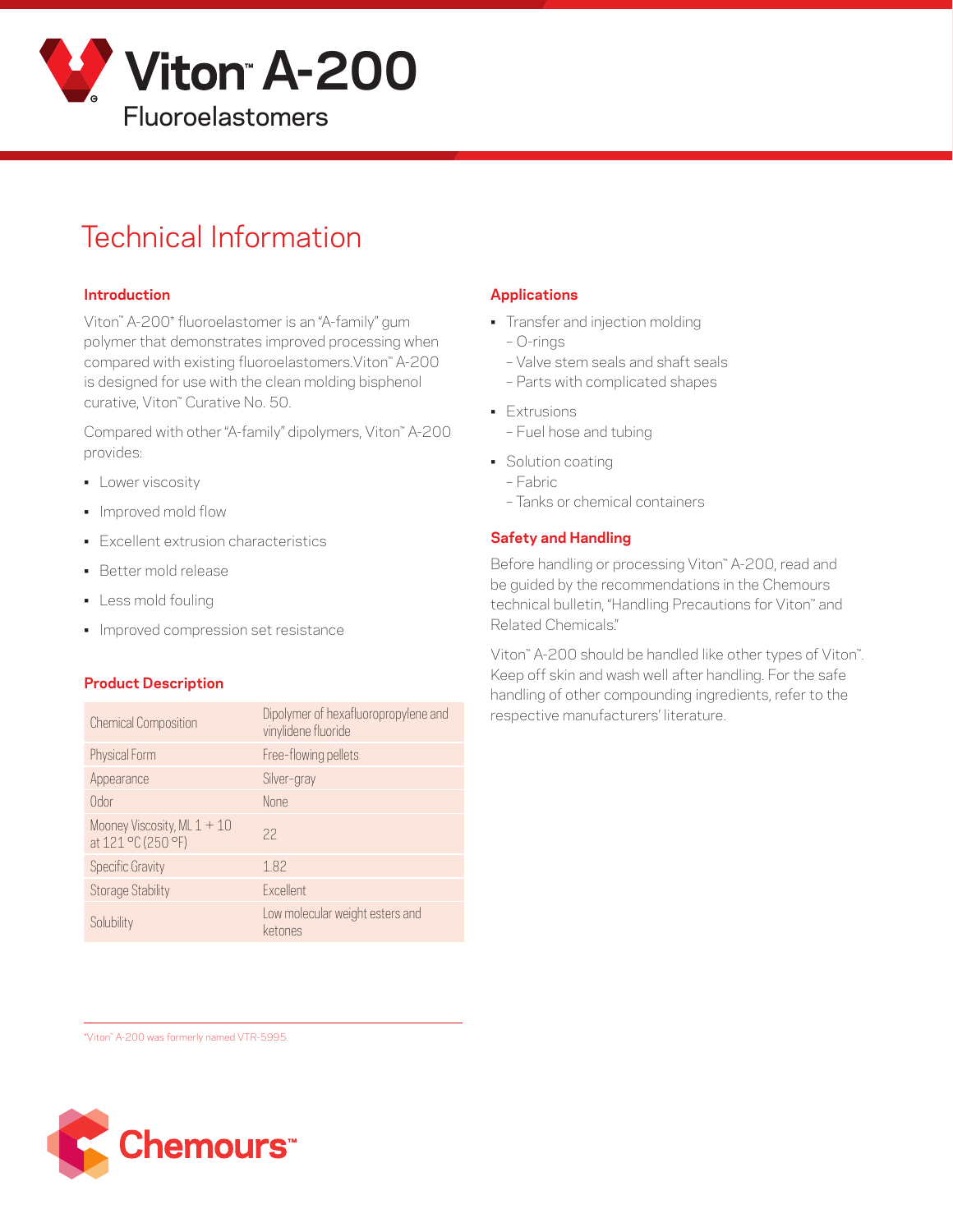# **Table 1. General Properties of Viton™ A-200 Compared with Viton™ E-45**

|                                                  | Viton <sup>"</sup> A-200                                                       | Viton <sup>™</sup> E-45 |
|--------------------------------------------------|--------------------------------------------------------------------------------|-------------------------|
| Viton" A-200                                     | 100                                                                            |                         |
| Viton" E-45                                      |                                                                                | 100                     |
| MT Black (N990)                                  | 30                                                                             | 30                      |
| High-Activity MgO                                | $\ensuremath{\mathsf{3}}$                                                      | 3                       |
| Calcium Hydroxide                                | $6\phantom{.}6$                                                                | 6                       |
| Viton" Curative No. 50                           | 2.5                                                                            | 2.5                     |
| VPA No. 3                                        | $\mathbf 1$                                                                    | $\mathbf 1$             |
| <b>Stock Properties</b>                          |                                                                                |                         |
| Mooney Scorch, MS at 121 °C (250°F)              |                                                                                |                         |
| Minimum, in Ib                                   | 26                                                                             | 34                      |
| Time to 1-unit rise, min                         | 30                                                                             | 30                      |
| ODR at 177 °C (350 °F), Microdie, 3° Arc, 12 min |                                                                                |                         |
| $M1$ , N·m in·lbf                                | 0.5(4)                                                                         | 0.7(6)                  |
| $t_s$ 2, min                                     | 1.9                                                                            | 2.1                     |
| $t_c$ 90, min                                    | 2.8                                                                            | 3.3                     |
| $M_H$ , N·m in·lbf                               | 11.4 (96)                                                                      | 12.5(108)               |
| <b>Vulcanizate Properties</b>                    |                                                                                |                         |
|                                                  | Press Cured: 10 min at 177 °C (350 °F)<br>Post-Cured: 24 hr at 232 °C (450 °F) |                         |
| Stress/Strain-Original                           |                                                                                |                         |
| 100% Modulus, MPa (psi)                          | 5.7(820)                                                                       | 6.4(930)                |
| Tensile Strength, MPa (psi)                      | 11.1(1,610)                                                                    | 11.9 (1,730)            |
| Elongation at Break, %                           | 200                                                                            | 190                     |
| Hardness, durometer A, pts                       | 76                                                                             | 76                      |
| Stress/Strain-After 7 days/225 °C (437 °F)       |                                                                                |                         |
| 100% Modulus, MPa (psi)                          | 4.3(620)                                                                       | 5.2(750)                |
| Tensile Strength, MPa (psi)                      | 9.7(1,400)                                                                     | 10.8(1,570)             |
| Elongation at Break, %                           | 210                                                                            | 200                     |
| Hardness, durometer A, pts                       | 79                                                                             | 79                      |
| Compression Set, Method B, O-Rings, %            |                                                                                |                         |
| 22 hr at RT                                      | $\overline{7}$                                                                 | $\,9$                   |
| 22 hr at 200 °C (392 °F)                         | 10                                                                             | 12                      |
| 336 hr at 200 °C (392 °F)                        | 35                                                                             | 34                      |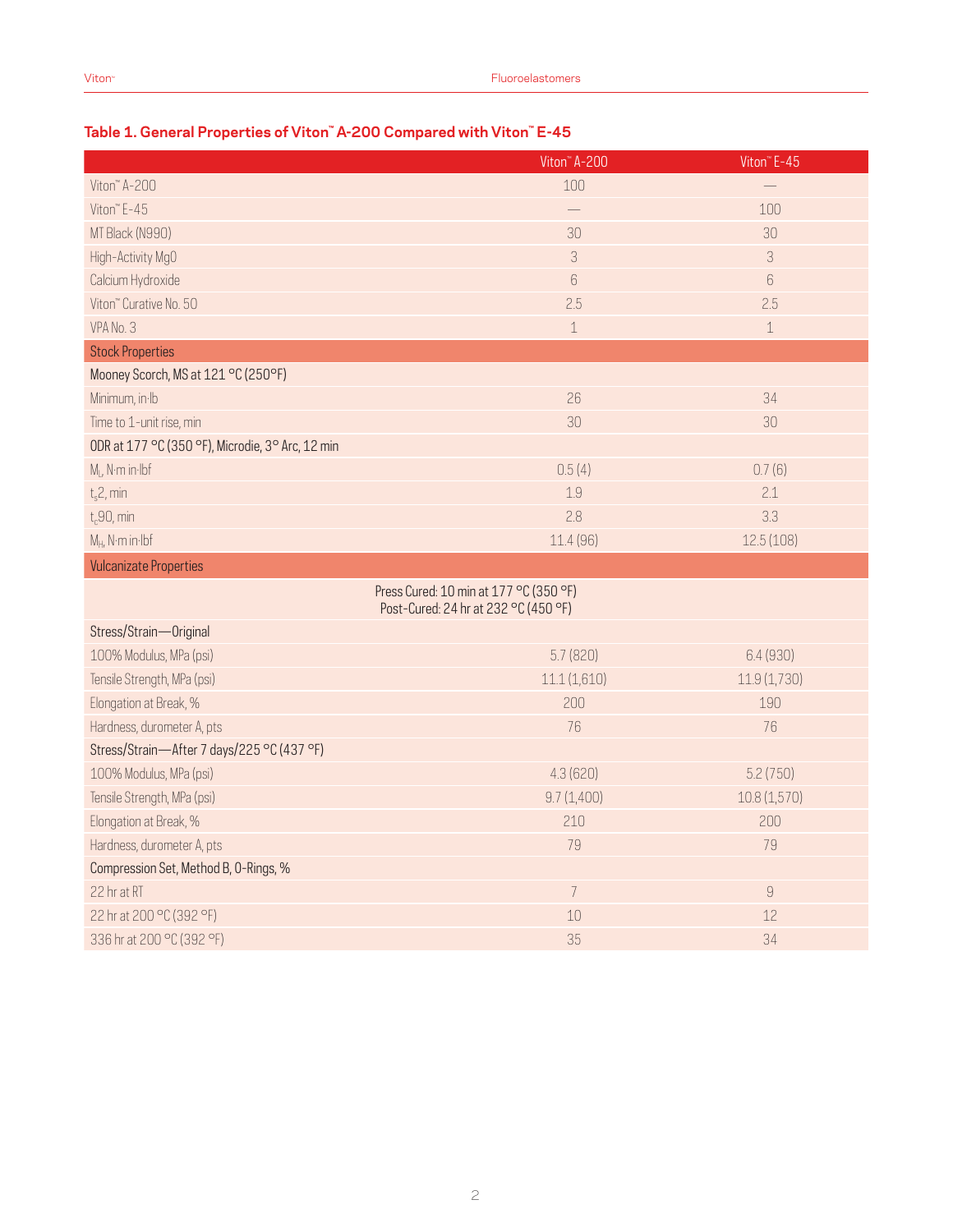# **Table 2. Hard and Soft Black Compounds in Viton™ A-200**

| Nominal Hardness (Durometer A)                                                 | 85           | 75           | 60          | 53             | 50             |  |  |
|--------------------------------------------------------------------------------|--------------|--------------|-------------|----------------|----------------|--|--|
| Viton" A-200                                                                   | 97.5         | 97.5         | 97.5        | 97.5           | 98             |  |  |
| MT Black (N990)                                                                | 45           | 30           | 10          | $\overline{c}$ | $\overline{c}$ |  |  |
| Viton" Curative No. 20                                                         |              |              |             |                | 0.5            |  |  |
| Viton" Curative No. 50                                                         | 2.5          | 2.5          | 2.5         | 2.5            | 1.5            |  |  |
| High-Activity MgO                                                              | 3            | 3            | 3           | $\sqrt{3}$     | 3              |  |  |
| Calcium Hydroxide                                                              | 6            | 6            | 6           | $6\,$          | 6              |  |  |
| VPA No. 1                                                                      | 0.5          | 0.5          | 0.5         | 0.5            | 0.5            |  |  |
| VPA No. 3                                                                      | 0.5          | 0.5          | 0.5         | 0.5            | 0.5            |  |  |
| <b>Stock Properties</b>                                                        |              |              |             |                |                |  |  |
| Mooney Scorch, MS at 121 °C (250 °F)                                           |              |              |             |                |                |  |  |
| Minimum, in Ib                                                                 | 32           | 25           | 17          | 17             | 19             |  |  |
| 5-pt rise, min                                                                 | 30           | 30           | 30          | 30             | 15             |  |  |
| ODR at 177 °C (350 °F), Microdie, 3° Arc, 12 min                               |              |              |             |                |                |  |  |
| $M1$ , in Ib                                                                   | 6.5          | 6.5          | 5.0         | 5.0            | 8.0            |  |  |
| $t_s$ 2, min                                                                   | 2.0          | 2.2          | 2.6         | 2.8            | 1.5            |  |  |
| $t_c$ 90, min                                                                  | 3.4          | 3.5          | 3.8         | 3.8            | 2.6            |  |  |
| $M_H$ , in Ib                                                                  | 127          | 122          | 100         | 88             | 56             |  |  |
| <b>Vulcanizate Properties</b>                                                  |              |              |             |                |                |  |  |
| Press Cured: 10 min at 180 °C (356 °F)<br>Post-Cured: 24 hr at 232 °C (450 °F) |              |              |             |                |                |  |  |
| Stress/Strain at 23 °C (73 °F) - Original                                      |              |              |             |                |                |  |  |
| 100% Modulus, MPa (psi)                                                        | 8.7(1,240)   | 6.4(930)     | 2.7(390)    | 1.7(250)       | 1.2(170)       |  |  |
| Tensile Strength, MPa (psi)                                                    | 12.9 (1,860) | 12.4 (1,800) | 10.6(1.530) | 7.5(1,090)     | 7.7(1,120)     |  |  |
| Elongation at Break, %                                                         | 165          | 190          | 245         | 240            | 375            |  |  |
| Hardness, durometer A, pts                                                     | 86           | 77           | 61          | 53             | $51\,$         |  |  |
| Stress/Strain at 23 °C (73 °F)—After aging 70 hr at 275 °C (528 °F)            |              |              |             |                |                |  |  |
| 100% Modulus, % change                                                         | $-10$        | $-22$        | $-26$       | $-28$          | $-21$          |  |  |
| Tensile Strength, % change                                                     | $-22$        | $-14$        | $-10$       | $\cup$         | $-8$           |  |  |
| Elongation at Break, % change                                                  | $-15$        | $+16$        | $+14$       | $+19$          | $+23$          |  |  |
| Hardness, points change                                                        | $+3$         | $+5$         | $+2$        | $+6$           | $+4$           |  |  |
| Compression Set Resistance, Method B, O-Rings, %                               |              |              |             |                |                |  |  |
| 70 hr at 0 °C (32 °F)                                                          | 38           | 21           | 18          | 12             | 29             |  |  |
| 70 hr at 23 °C (73 °F)                                                         | 12           | $\hbox{g}$   | $6\,$       | 3              | 18             |  |  |
| 70 hr at 200 °C (392 °F)                                                       | 18           | 12           | 12          | 12             | 21             |  |  |
| 22 hr at 232 °C (450 °F)                                                       | 26           | 21           | 20          | 21             | 24             |  |  |
| Volume Swell, %                                                                |              |              |             |                |                |  |  |
| ASTM #3 0il, 70 hr at 200 °C (392 °F)                                          | 3.3          | 4.0          | 4.4         | 4.7            | 4.5            |  |  |
| Dexron ATF, 70 hr at 200 °C (392 °F)                                           | 1.6          | 2.2          | 2.3         | 2.3            | 2.3            |  |  |
| Methanol, 7 days at 23 °C (73 °F)                                              | 77           | 94           | 137         | 160            | 256            |  |  |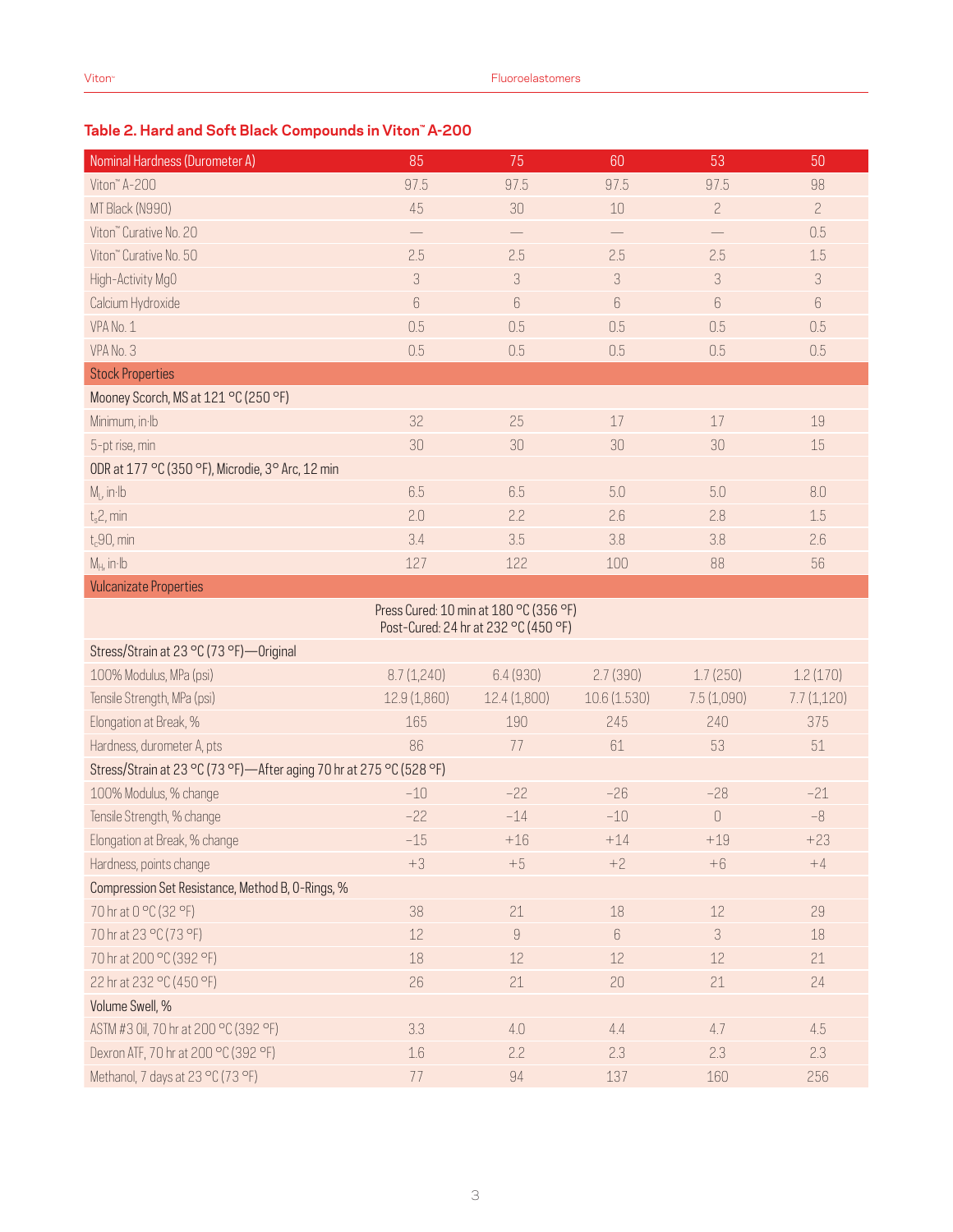# **Table 3. Non-Black Fillers in Viton™ A-200 (Hardness—60–70)**

|                                                                                | Control<br><b>MT Black</b>                                                                                                                                                                                                                                                                                                                                                                                                                                    | <b>Multifex</b><br><b>MM</b> | Nyad <sup>®</sup><br>400         | Celite®<br>350   | <b>Blanc</b><br>Fixe | Ti-Pure"<br>R-960               |
|--------------------------------------------------------------------------------|---------------------------------------------------------------------------------------------------------------------------------------------------------------------------------------------------------------------------------------------------------------------------------------------------------------------------------------------------------------------------------------------------------------------------------------------------------------|------------------------------|----------------------------------|------------------|----------------------|---------------------------------|
| Viton" A-200                                                                   | 97.8                                                                                                                                                                                                                                                                                                                                                                                                                                                          | 97.8                         | 97.8                             | 97.8             | 97.8                 | 97.8                            |
| MT Black (N990)                                                                | 25                                                                                                                                                                                                                                                                                                                                                                                                                                                            |                              |                                  |                  |                      |                                 |
| Multifex MM                                                                    |                                                                                                                                                                                                                                                                                                                                                                                                                                                               | 25                           |                                  |                  |                      |                                 |
| Nyad <sup>®</sup> 400                                                          | $\overline{\phantom{0}}$                                                                                                                                                                                                                                                                                                                                                                                                                                      | $\qquad \qquad -$            | 25                               |                  | $\qquad \qquad -$    | $\qquad \qquad -$               |
| Celite <sup>®</sup> 350                                                        |                                                                                                                                                                                                                                                                                                                                                                                                                                                               |                              |                                  | 20               |                      |                                 |
| <b>Blanc Fixe</b>                                                              |                                                                                                                                                                                                                                                                                                                                                                                                                                                               |                              |                                  |                  | 35                   |                                 |
| Ti-Pure™R-960                                                                  |                                                                                                                                                                                                                                                                                                                                                                                                                                                               |                              |                                  |                  |                      | 30                              |
| Calcium Hydroxide                                                              | 6                                                                                                                                                                                                                                                                                                                                                                                                                                                             | $6\,$                        | $\boldsymbol{6}$                 | $\boldsymbol{6}$ | $\boldsymbol{6}$     | $6\,$                           |
| High-Activity MgO                                                              | 3                                                                                                                                                                                                                                                                                                                                                                                                                                                             | 3                            | 3                                | 3                | 3                    | 3                               |
| Viton" Curative No. 50                                                         | 2.2                                                                                                                                                                                                                                                                                                                                                                                                                                                           | 2.2                          | 2.2                              | 2.2              | 2.2                  | 2.2                             |
| VPA No. 1                                                                      | 0.5                                                                                                                                                                                                                                                                                                                                                                                                                                                           | 0.5                          | 0.5                              | 0.5              | 0.5                  | 0.5                             |
| VPA No. 3                                                                      | 0.5                                                                                                                                                                                                                                                                                                                                                                                                                                                           | 0.5                          | 0.5                              | 0.5              | 0.5                  | 0.5                             |
| <b>Stock Properties</b>                                                        |                                                                                                                                                                                                                                                                                                                                                                                                                                                               |                              |                                  |                  |                      |                                 |
| Mooney Scorch, MS at 121 °C (250 °F)                                           |                                                                                                                                                                                                                                                                                                                                                                                                                                                               |                              |                                  |                  |                      |                                 |
| Minimum                                                                        | 22                                                                                                                                                                                                                                                                                                                                                                                                                                                            | 26                           | 22                               | 30               | 24                   | 22                              |
| Rise in 30 min                                                                 | $\mathbf 0$                                                                                                                                                                                                                                                                                                                                                                                                                                                   | 4                            | $\begin{array}{c} \n\end{array}$ | $\cup$           | $.5\,$               | $\begin{matrix} 0 \end{matrix}$ |
| ODR at 177 °C (350 °F), Microdie, 3° Arc, 12 min                               |                                                                                                                                                                                                                                                                                                                                                                                                                                                               |                              |                                  |                  |                      |                                 |
| $M1$ , in Ib                                                                   | 6                                                                                                                                                                                                                                                                                                                                                                                                                                                             | 9                            | 7                                | 7                | 8                    | $\overline{5}$                  |
| $t_s$ 2, min                                                                   | 1.9                                                                                                                                                                                                                                                                                                                                                                                                                                                           | 1.7                          | 2.1                              | 2.0              | 1.9                  | 2.4                             |
| $t_c$ 90, min                                                                  | 3.9                                                                                                                                                                                                                                                                                                                                                                                                                                                           | 3.7                          | 3.1                              | 3.3              | 3.1                  | 4.4                             |
| $M_{H}$ , in Ib                                                                | 95                                                                                                                                                                                                                                                                                                                                                                                                                                                            | 78                           | 92                               | 97               | 88                   | 75                              |
| <b>Vulcanizate Properties</b>                                                  |                                                                                                                                                                                                                                                                                                                                                                                                                                                               |                              |                                  |                  |                      |                                 |
| Press Cured: 10 min at 180 °C (356 °F)<br>Post-Cured: 24 hr at 232 °C (450 °F) |                                                                                                                                                                                                                                                                                                                                                                                                                                                               |                              |                                  |                  |                      |                                 |
| Stress/Strain at 23 °C (73 °F) - Original                                      |                                                                                                                                                                                                                                                                                                                                                                                                                                                               |                              |                                  |                  |                      |                                 |
| 100% Modulus, MPa (psi)                                                        | 4.7(680)                                                                                                                                                                                                                                                                                                                                                                                                                                                      | 3.7(540)                     | 5.1(740)                         | 6.8(990)         | 2.8(410)             | 2.9(420)                        |
| Tensile Strength, MPa (psi)                                                    | 12.6(1,830)                                                                                                                                                                                                                                                                                                                                                                                                                                                   | 10.6(1,540)                  | 9.0(1,300)                       | 11.1(1,610)      | 8.8(1,280)           | 10.7(1,550)                     |
| Elongation at Break, %                                                         | 240                                                                                                                                                                                                                                                                                                                                                                                                                                                           | 215                          | 225                              | 195              | 275                  | 270                             |
| Hardness, durometer A, pts                                                     | 69                                                                                                                                                                                                                                                                                                                                                                                                                                                            | 62                           | 62                               | 67               | 59                   | 61                              |
| Stress/Strain at 23 °C (73 °F)-After aging 70 hr at 275 °C (528 °F)            |                                                                                                                                                                                                                                                                                                                                                                                                                                                               |                              |                                  |                  |                      |                                 |
| 100% Modulus, % change                                                         | $-32$                                                                                                                                                                                                                                                                                                                                                                                                                                                         | $+11$                        | $-6$                             | $-26$            | $-25$                | $+55$                           |
| Tensile Strength, % change                                                     | $-31$                                                                                                                                                                                                                                                                                                                                                                                                                                                         | $-18$                        | $-8$                             | $-28$            | $-3$                 | $-28$                           |
| Elongation at Break, % change                                                  | $+6$                                                                                                                                                                                                                                                                                                                                                                                                                                                          | $-14$                        | $-2$                             | $+23$            | $+16$                | $-43$                           |
| Hardness, points change                                                        | $+4$                                                                                                                                                                                                                                                                                                                                                                                                                                                          | $+6$                         | $+5$                             | $+8$             | $+4$                 | $+13$                           |
| Compression Set, Method B, O-Rings, %                                          |                                                                                                                                                                                                                                                                                                                                                                                                                                                               |                              |                                  |                  |                      |                                 |
| 70 hr at 23 °C (73 °F)                                                         | $\mathcal{G}% =\mathcal{G}_{1}\mathcal{G}_{1}\mathcal{G}_{2}\mathcal{G}_{3}\mathcal{G}_{4} \mathcal{G}_{5} \mathcal{G}_{6} \mathcal{G}_{7} \mathcal{G}_{8} \mathcal{G}_{9} \mathcal{G}_{9} \mathcal{G}_{9} \mathcal{G}_{9} \mathcal{G}_{9} \mathcal{G}_{9} \mathcal{G}_{9} \mathcal{G}_{9} \mathcal{G}_{9} \mathcal{G}_{9} \mathcal{G}_{9} \mathcal{G}_{9} \mathcal{G}_{9} \mathcal{G}_{9} \mathcal{G}_{9} \mathcal{G}_{9} \mathcal{G}_{9} \mathcal{G}_{9} \$ | $12$                         | $6\,$                            | $6\,$            | $6\,$                | 12                              |
| 70 hr at 200 °C (392 °F)                                                       | 12                                                                                                                                                                                                                                                                                                                                                                                                                                                            | 18                           | $\hbox{9}$                       | $\hbox{9}$       | 12                   | $14\,$                          |
| 336 hr at 200 °C (392 °F)                                                      | 28                                                                                                                                                                                                                                                                                                                                                                                                                                                            | 36                           | 24                               | 36               | 36                   | 34                              |
| 22 hr at 232 °C (450 °F)                                                       | 18                                                                                                                                                                                                                                                                                                                                                                                                                                                            | 24                           | 21                               | $12$             | 18                   | 18                              |
| Volume Swell, %                                                                |                                                                                                                                                                                                                                                                                                                                                                                                                                                               |                              |                                  |                  |                      |                                 |
| ASTM #3 0il, 168 hr at 200 °C (392 °F)                                         | 3.4                                                                                                                                                                                                                                                                                                                                                                                                                                                           | 3.8                          | 3.8                              | 3.9              | 3.7                  | 3.7                             |
| Methanol, 70 days at RT                                                        | 109                                                                                                                                                                                                                                                                                                                                                                                                                                                           | 140                          | 120                              | 111              | 136                  | 145                             |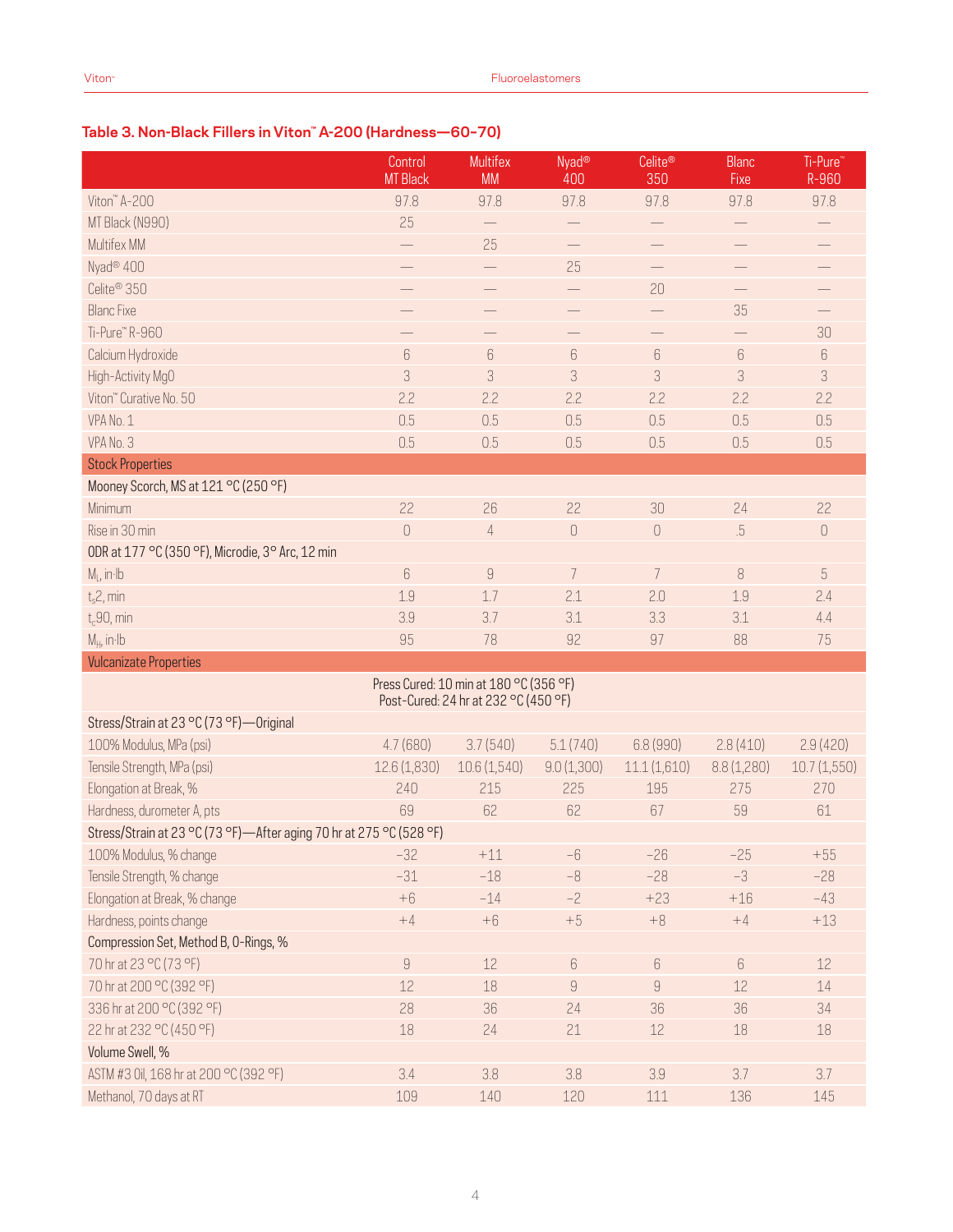# **Table 4. Curative Level in Viton™ A-200**

|                                                                        | $2.5$ phr<br><b>VC50</b> | 2 phr<br><b>VC50</b>                                                           | $1.5$ phr<br><b>VC50</b> | $VC50+$<br>VC <sub>20</sub>          | $VC50+$<br><b>VC30</b>   | $VC50+$<br>VPA No. 3       |  |
|------------------------------------------------------------------------|--------------------------|--------------------------------------------------------------------------------|--------------------------|--------------------------------------|--------------------------|----------------------------|--|
| Viton" A-200                                                           | 97.5                     | 98                                                                             | 98.5                     | 97.7                                 | 97.4                     | 98                         |  |
| MT Black (N990)                                                        | 20                       | 20                                                                             | 20                       | 20                                   | 20                       | 20                         |  |
| Calcium Hydroxide                                                      | 6                        | $\,6$                                                                          | 6                        | $6\,$                                | 6                        | $6\,$                      |  |
| High-Activity MgO                                                      | 3                        | 3                                                                              | 3                        | 3                                    | 3                        | $\ensuremath{\mathcal{S}}$ |  |
| Viton" Curative No. 20                                                 |                          |                                                                                |                          | 0.3                                  |                          |                            |  |
| Viton" Curative No. 30                                                 | $\overline{\phantom{0}}$ | $\qquad \qquad -$                                                              | $\qquad \qquad -$        | $\overline{\phantom{0}}$             | 0.6                      | $\overline{\phantom{0}}$   |  |
| Viton" Curative No. 50                                                 | 2.5                      | 2.0                                                                            | 1.5                      | 2.0                                  | 2.0                      | 2.0                        |  |
| VPA No. 3                                                              |                          | $\qquad \qquad -$                                                              | $\overline{\phantom{0}}$ | $\overline{\phantom{0}}$             | $\overline{\phantom{0}}$ | 0.5                        |  |
| <b>Stock Properties</b>                                                |                          |                                                                                |                          |                                      |                          |                            |  |
| Mooney Scorch, MS at 121 °C (250 °F)                                   |                          |                                                                                |                          |                                      |                          |                            |  |
| Minimum                                                                | 20                       | 21                                                                             | 20                       | 20                                   | 20                       | 20                         |  |
| Rise in 30 min                                                         | 0.5                      | 0.5                                                                            | $\mathbf 1$              | $\mathbf 1$                          | $\overline{0}$           | 0.5                        |  |
| ODR at 177 °C (350 °F), Microdie, 3° Arc, 12 min                       |                          |                                                                                |                          |                                      |                          |                            |  |
| $M1$ , in Ib                                                           | 6                        | $\overline{7}$                                                                 | 8                        | $\overline{7}$                       | 6                        | $\overline{7}$             |  |
| $t_s$ 2, min                                                           | 2.3                      | 2.1                                                                            | 1.9                      | 1.9                                  | 2.8                      | 1.9                        |  |
| $t_c90$ , min                                                          | 3.8                      | 3.3                                                                            | 3.4                      | 2.8                                  | 4.2                      | 3.0                        |  |
| $M_H$ , in $H$                                                         | 101                      | 87                                                                             | 64                       | 87                                   | 99                       | 87                         |  |
| <b>Vulcanizate Properties</b>                                          |                          |                                                                                |                          |                                      |                          |                            |  |
|                                                                        |                          | Press Cured: 10 min at 180 °C (356 °F)<br>Post-Cured: 24 hr at 232 °C (450 °F) |                          |                                      |                          |                            |  |
| Stress/Strain at 23 °C (73 °F) - Original                              |                          |                                                                                |                          |                                      |                          |                            |  |
| 100% Modulus, MPa (psi)                                                | 4.3(620)                 | 3.6(520)                                                                       | 2.6(380)                 | 3.6(520)                             | 4.4(640)                 | 3.6(520)                   |  |
| Tensile Strength, MPa (psi)                                            | 11.7(1,700)              | 12.1 (1,760)                                                                   | 10.6(1,540)              | 11.7(1,700)                          | 11.9(1,730)              | 12.6 (1,830)               |  |
| Elongation at Break, %                                                 | 220                      | 250                                                                            | 285                      | 255                                  | 220                      | 260                        |  |
| Hardness, durometer A                                                  | 69                       | 66                                                                             | 64                       | 67                                   | 67                       | 66                         |  |
| Stress/Strain at 23 °C (73 °F) - After aging 7 days at 250 °C (482 °F) |                          |                                                                                |                          |                                      |                          |                            |  |
| 100% Modulus, % change                                                 | $+5$                     | $-3$                                                                           | $-4$                     | $\begin{matrix} 0 \\ 0 \end{matrix}$ | $-9$                     | $-3$                       |  |
| Tensile Strength, % change                                             | $+10$                    | $+1$                                                                           | $+12$                    | $+1$                                 | $-4$                     | $-7$                       |  |
| Elongation at Break, % change                                          | $-5$                     | $-4$                                                                           | $+18$                    | $-8$                                 | $-5$                     | $-10$                      |  |
| Hardness, points change                                                | $+2$                     | $\theta$                                                                       | $+3$                     | $+3$                                 | $+2$                     | $+2$                       |  |
| Stress/Strain at 23 °C (73 °F)-After aging 70 hr at 275 °C (528 °F)    |                          |                                                                                |                          |                                      |                          |                            |  |
| 100% Modulus, % change                                                 | $-30$                    | $-36$                                                                          | $-35$                    | $-33$                                | $-39$                    | $-36$                      |  |
| Tensile Strength, % change                                             | $-15$                    | $-25$                                                                          | $-29$                    | $-29$                                | $-24$                    | $-30$                      |  |
| Elongation at Break, % change                                          | $+23$                    | $+30$                                                                          | $+60$                    | $+22$                                | $+25$                    | $+33$                      |  |
| Hardness, points change                                                | $-2$                     | $^{\rm +1}$                                                                    | $\mathbb O$              | $+1$                                 | $\mathbb O$              | $\bigcirc$                 |  |
| Compression Set, Method B, O-Rings, %                                  |                          |                                                                                |                          |                                      |                          |                            |  |
| 70 hr at RT                                                            | $\hbox{g}$               | $12$                                                                           | 21                       | 12                                   | $\hbox{g}$               | 13                         |  |
| 70 hr at 200 °C (392 °F)                                               | $10\,$                   | 12                                                                             | 19                       | 12                                   | 10                       | $15\,$                     |  |
| 336 hr at 200 °C (392 °F)                                              | 25                       | 26                                                                             | 32                       | 29                                   | 24                       | 29                         |  |
| 22 hr at 232 °C (450 °F)                                               | $15\,$                   | 15                                                                             | $12$                     | 18                                   | 12                       | $12\,$                     |  |